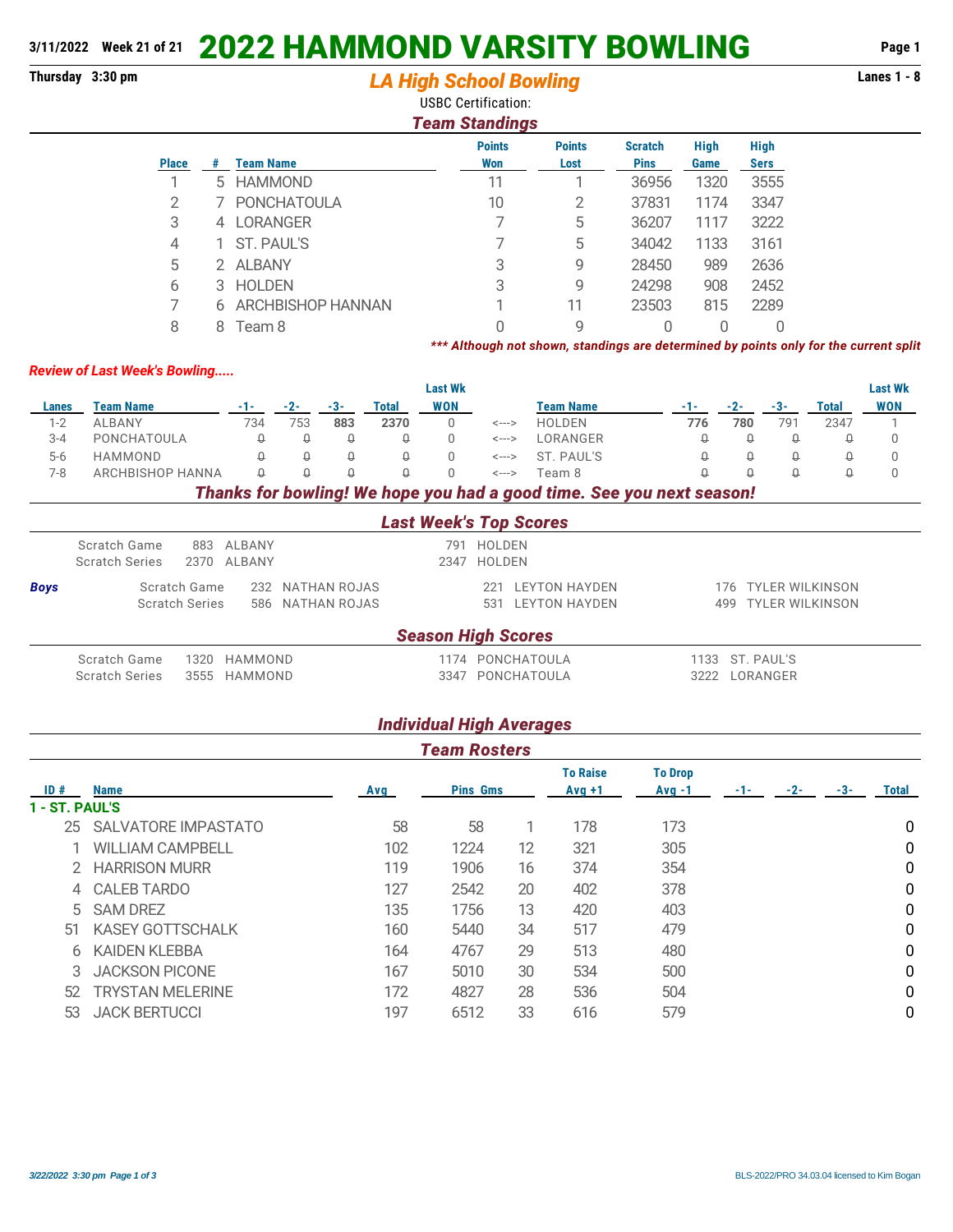**3/11/2022 Week 21 of 21 2022 HAMMOND VARSITY BOWLING Page 2**

|                     |                              |             |                 |    | <b>To Raise</b> | <b>To Drop</b>   |           |           |                  |                  |
|---------------------|------------------------------|-------------|-----------------|----|-----------------|------------------|-----------|-----------|------------------|------------------|
| ID#<br>2 - ALBANY   | <b>Name</b>                  | Avg         | <b>Pins Gms</b> |    | $Avg +1$        | $Avg -1$         | -1-       | $-2-$     | $-3-$            | <b>Total</b>     |
|                     | 66 RYAN SHORT                | 91          | 1825            | 20 | 291             | 267              | 78        |           | 133              | 211              |
|                     | <b>AARON LEA</b>             | 114         | 3445            | 30 | 350             | 316              |           | 110       | 147              | 257              |
| 9                   | <b>ETHAN PETERS</b>          | 118         | 4279            |    |                 |                  |           |           |                  |                  |
|                     |                              |             |                 | 36 | 362             | 322              | 158       | 121       | 106              | 385              |
| 8                   | <b>DEREK MOSS</b>            | 120         | 3742            | 31 | 372             | 337              | 89        | 121       |                  | 210              |
| 10                  | <b>MASON SMITH</b>           | 132         | 3969            | 30 | 420             | 386              | 120       | 135       | 158              | 413              |
| 11                  | <b>AUSTIN NELSON</b>         | 159         | 5757            | 36 | 483             | 443              | 150       | 127       | 167              | 444              |
|                     | 12 LATHAN WHIDDON            | 164         | 5433            | 33 | 507             | 470              | 139       | 139       | 172              | 450              |
| 3 - HOLDEN          |                              |             |                 |    |                 |                  |           |           |                  |                  |
|                     | 13 VACANT                    | 0           | 0               | 36 | 39              | 0                | $\pmb{0}$ | $\pmb{0}$ | $\boldsymbol{0}$ | 0                |
|                     | 14 VACANT                    | $\mathbf 0$ | 0               | 13 | 16              | $\boldsymbol{0}$ |           |           |                  | 0                |
|                     | 70 VACANT                    | $\mathbf 0$ | 0               | 3  | 6               | $\boldsymbol{0}$ |           |           |                  | $\boldsymbol{0}$ |
| 67                  | <b>BRENNON DOUGLAS</b>       | 129         | 3114            | 24 | 396             | 368              | 131       | 127       | 81               | 339              |
| 15                  | <b>WILLIAM LANDRUM</b>       | 129         | 4677            | 36 | 393             | 353              | 129       | 109       | 154              | 392              |
| 16                  | <b>LEYTON HAYDEN</b>         | 166         | 6008            | 36 | 505             | 465              | 162       | 221       | 148              | 531              |
| 17                  | <b>NATHAN ROJAS</b>          | 167         | 5513            | 33 | 535             | 498              | 185       | 169       | 232              | 586              |
| 18                  | <b>TYLER WILKINSON</b>       | 180         | 6327            | 35 | 551             | 512              | 169       | 154       | 176              | 499              |
| <b>4 - LORANGER</b> |                              |             |                 |    |                 |                  |           |           |                  |                  |
|                     | 20 TORIAN JACKSON            | 131         | 3678            | 28 | 414             | 382              |           |           |                  | 0                |
| 19                  | <b>JALEEL HUTTON</b>         | 133         | 4133            | 31 | 423             | 388              |           |           |                  | 0                |
| 22                  | <b>GLENN COSTANZA</b>        | 141         | 3539            | 25 | 437             | 408              |           |           |                  | 0                |
| 21                  | <b>BEAU PELLOAT</b>          | 159         | 5253            | 33 | 507             | 470              |           |           |                  | $\pmb{0}$        |
| 23                  | <b>EMERSON HUGUET</b>        | 179         | 5563            | 31 | 557             | 522              |           |           |                  | $\pmb{0}$        |
| 24                  | <b>TRACE HAUCK</b>           | 190         | 6463            | 34 | 604             | 566              |           |           |                  | $\pmb{0}$        |
| 61                  | RYAN BOOTH                   | 222         | 7578            | 34 | 673             | 635              |           |           |                  | 0                |
| 5 - HAMMOND         |                              |             |                 |    |                 |                  |           |           |                  |                  |
|                     | 63 JORDAN HUDGINS            | 83          | 583             | 7  | 257             | 246              |           |           |                  | $\pmb{0}$        |
| 69                  | <b>TRISTAN HOWARD</b>        | 122         | 983             | 8  | 370             | 358              |           |           |                  | $\pmb{0}$        |
| 68                  | <b>ANDREW BELL</b>           | 123         | 987             | 8  | 377             | 365              |           |           |                  | $\pmb{0}$        |
| 26                  | <b>AARON WARD</b>            | 134         | 1206            | 9  | 414             | 401              |           |           |                  | $\pmb{0}$        |
| 30                  | <b>SAMUEL BELL</b>           | 141         | 1415            | 10 | 431             | 417              |           |           |                  | $\pmb{0}$        |
| 65                  | <b>JOSHUA GUILLORY</b>       | 142         | 1426            | 10 | 433             | 419              |           |           |                  | $\pmb{0}$        |
| 29                  | <b>JABARI DRUMMOND</b>       | 160         | 3378            | 21 | 486             | 461              |           |           |                  | $\pmb{0}$        |
| 54                  | <b>KELBY MATTHEWS</b>        | 169         | 4247            | 25 | 513             | 484              |           |           |                  | 0                |
| 28                  | <b>CHAD KNIGHTEN</b>         | 184         | 4434            | 24 | 561             | 533              |           |           |                  | 0                |
| 55                  | <b>ANTHONY LOUPE</b>         | 199         | 4984            | 25 | 616             | 587              |           |           |                  | 0                |
| 56                  | <b>JAHI CANNON</b>           | 200         | 4812            | 24 | 615             | 587              |           |           |                  | 0                |
| 57                  | <b>JAYDEN HAUCK</b>          | 227         | 6604            | 29 | 692             | 659              |           |           |                  | 0                |
|                     | <b>6 - ARCHBISHOP HANNAN</b> |             |                 |    |                 |                  |           |           |                  |                  |
|                     | 34 CHRISTIAN RADMAN          | 90          | 2712            | 30 | 291             | 257              |           |           |                  | 0                |
|                     | 32 MATTHEW GRANT             | 90          | 2455            | 27 | 275             | 244              |           |           |                  | 0                |
| 31                  | <b>ALEX EILERS</b>           | 99          | 2491            | 25 | 309             | 280              |           |           |                  | 0                |
| 33                  | <b>KEEGAN O'DONNELL</b>      | 101         | 2632            | 26 | 326             | 296              |           |           |                  | 0                |
| 27                  | PRESTON TRUXILLO             | 107         | 753             | 7  | 327             | 316              |           |           |                  | 0                |
| 49                  | <b>CULLEN GUILLORY</b>       | 117         | 2703            | 23 | 365             | 338              |           |           |                  | 0                |
| 35                  | <b>BENJAMIN WILSON</b>       | 123         | 3949            | 32 | 391             | 355              |           |           |                  | 0                |
| 36                  | MATTHEW WOODSON              | 125         | 4145            | 33 | 391             | 354              |           |           |                  | 0                |
| 50                  | <b>BRANDON WYBLE</b>         | 127         | 1663            | 13 | 385             | 368              |           |           |                  | 0                |
|                     |                              |             |                 |    |                 |                  |           |           |                  |                  |